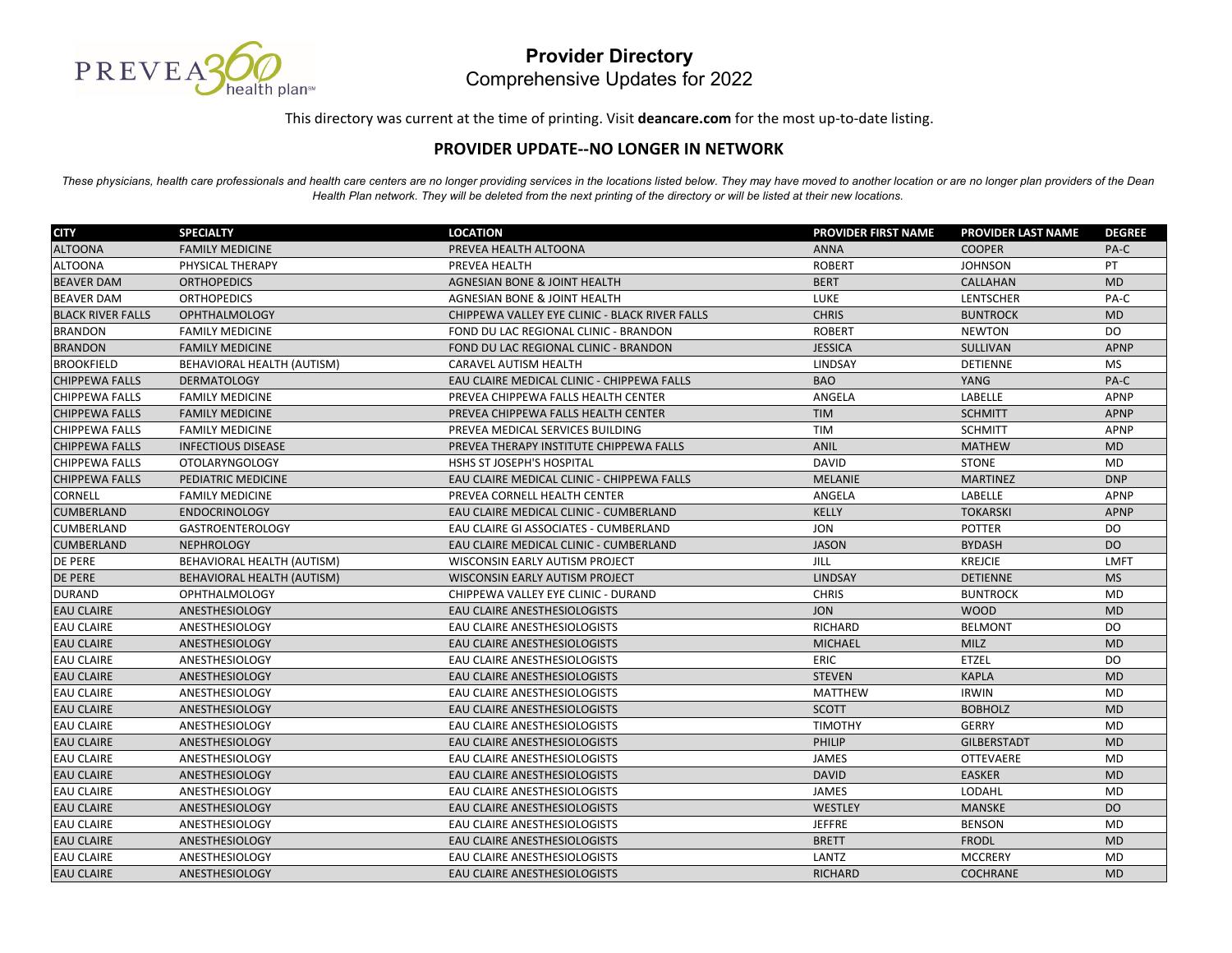| <b>CITY</b>        | <b>SPECIALTY</b>                         | <b>LOCATION</b>                                | <b>PROVIDER FIRST NAME</b> | <b>PROVIDER LAST NAME</b> | <b>DEGREE</b> |
|--------------------|------------------------------------------|------------------------------------------------|----------------------------|---------------------------|---------------|
| <b>EAU CLAIRE</b>  | ANESTHESIOLOGY                           | EAU CLAIRE ANESTHESIOLOGISTS                   | <b>IAN</b>                 | <b>AUGUSTIN</b>           | <b>MD</b>     |
| <b>EAU CLAIRE</b>  | ANESTHESIOLOGY                           | EAU CLAIRE ANESTHESIOLOGISTS                   | <b>THOMAS</b>              | CARROLL                   | DO            |
| <b>EAU CLAIRE</b>  | ANESTHESIOLOGY                           | EAU CLAIRE ANESTHESIOLOGISTS                   | <b>MICHAEL</b>             | <b>BEAUDRIE</b>           | <b>DO</b>     |
| <b>EAU CLAIRE</b>  | ANESTHESIOLOGY                           | EAU CLAIRE ANESTHESIOLOGISTS                   | <b>HARRISON</b>            | <b>HOFFMAN</b>            | <b>MD</b>     |
| <b>EAU CLAIRE</b>  | ANESTHESIOLOGY                           | EAU CLAIRE ANESTHESIOLOGISTS                   | DANIEL                     | HEHLI                     | DO            |
| <b>EAU CLAIRE</b>  | <b>BEHAVIORAL HEALTH</b>                 | VANTAGE POINT CLINIC & ASSESSMENT CENTER       | <b>JEAN</b>                | <b>NEIRA</b>              | <b>LCSW</b>   |
| <b>EAU CLAIRE</b>  | BEHAVIORAL HEALTH (AUTISM)               | WISCONSIN EARLY AUTISM PROJECT                 | LINDSAY                    | <b>DETIENNE</b>           | <b>MS</b>     |
| <b>EAU CLAIRE</b>  | CERT REGISTERED NURSE ANESTHETIST (CRNA) | EAU CLAIRE ANESTHESIOLOGISTS                   | SHELLEY                    | <b>KADLEC</b>             | <b>CRNA</b>   |
| <b>EAU CLAIRE</b>  | CERT REGISTERED NURSE ANESTHETIST (CRNA) | EAU CLAIRE ANESTHESIOLOGISTS                   | <b>MATTHEW</b>             | <b>KEYES</b>              | <b>CRNA</b>   |
| <b>EAU CLAIRE</b>  | CERT REGISTERED NURSE ANESTHETIST (CRNA) | EAU CLAIRE ANESTHESIOLOGISTS                   | <b>KIMBERLY</b>            | <b>MERTENS</b>            | <b>CRNA</b>   |
| <b>EAU CLAIRE</b>  | CERT REGISTERED NURSE ANESTHETIST (CRNA) | EAU CLAIRE ANESTHESIOLOGISTS                   | <b>HANG</b>                | <b>NOLAND</b>             | <b>CRNA</b>   |
| <b>EAU CLAIRE</b>  | CERT REGISTERED NURSE ANESTHETIST (CRNA) | EAU CLAIRE ANESTHESIOLOGISTS                   | <b>CHRISTOPHER</b>         | <b>SCOVIL</b>             | <b>CRNA</b>   |
| <b>EAU CLAIRE</b>  | CERT REGISTERED NURSE ANESTHETIST (CRNA) | EAU CLAIRE ANESTHESIOLOGISTS                   | <b>ELLEN</b>               | <b>HARRIS</b>             | <b>CRNA</b>   |
| <b>EAU CLAIRE</b>  | CERT REGISTERED NURSE ANESTHETIST (CRNA) | EAU CLAIRE ANESTHESIOLOGISTS                   | AMANDA                     | <b>BOCKENFELD</b>         | <b>CRNA</b>   |
| <b>EAU CLAIRE</b>  | CERT REGISTERED NURSE ANESTHETIST (CRNA) | EAU CLAIRE ANESTHESIOLOGISTS                   | <b>CORRIE</b>              | <b>BOON</b>               | <b>CRNA</b>   |
| <b>EAU CLAIRE</b>  | CERT REGISTERED NURSE ANESTHETIST (CRNA) | EAU CLAIRE ANESTHESIOLOGISTS                   | <b>BRIAN</b>               | <b>FRANK</b>              | <b>CRNA</b>   |
| <b>EAU CLAIRE</b>  | CERT REGISTERED NURSE ANESTHETIST (CRNA) | EAU CLAIRE ANESTHESIOLOGISTS                   | <b>KURT</b>                | <b>GOERGEN</b>            | <b>CRNA</b>   |
| <b>EAU CLAIRE</b>  | CERT REGISTERED NURSE ANESTHETIST (CRNA) | EAU CLAIRE ANESTHESIOLOGISTS                   | <b>CAMERON</b>             | <b>OLSON</b>              | <b>CRNA</b>   |
| <b>EAU CLAIRE</b>  | CERT REGISTERED NURSE ANESTHETIST (CRNA) | EAU CLAIRE ANESTHESIOLOGISTS                   | ANDREW                     | REED                      | <b>CRNA</b>   |
| <b>EAU CLAIRE</b>  | CERT REGISTERED NURSE ANESTHETIST (CRNA) | EAU CLAIRE ANESTHESIOLOGISTS                   | CAROL                      | <b>BOWE</b>               | <b>CRNA</b>   |
| <b>EAU CLAIRE</b>  | CERT REGISTERED NURSE ANESTHETIST (CRNA) | EAU CLAIRE ANESTHESIOLOGISTS                   | <b>DONALD</b>              | <b>MARTIN</b>             | <b>CRNA</b>   |
| <b>EAU CLAIRE</b>  | CERT REGISTERED NURSE ANESTHETIST (CRNA) | EAU CLAIRE ANESTHESIOLOGISTS                   | <b>MICHELLE</b>            | <b>OJIBWAY</b>            | <b>CRNA</b>   |
| <b>EAU CLAIRE</b>  | CERT REGISTERED NURSE ANESTHETIST (CRNA) | EAU CLAIRE ANESTHESIOLOGISTS                   | JENNA                      | POZIOMBKE                 | <b>CRNA</b>   |
| <b>EAU CLAIRE</b>  | CERT REGISTERED NURSE ANESTHETIST (CRNA) | EAU CLAIRE ANESTHESIOLOGISTS                   | <b>MICHAEL</b>             | <b>RINGHAND</b>           | <b>CRNA</b>   |
| <b>EAU CLAIRE</b>  | CERT REGISTERED NURSE ANESTHETIST (CRNA) | EAU CLAIRE ANESTHESIOLOGISTS                   | DANIEL                     | <b>ROUSE</b>              | <b>CRNA</b>   |
| <b>EAU CLAIRE</b>  | CERT REGISTERED NURSE ANESTHETIST (CRNA) | EAU CLAIRE ANESTHESIOLOGISTS                   | <b>ANDREW</b>              | <b>BLANCHETTE</b>         | <b>CRNA</b>   |
| <b>EAU CLAIRE</b>  | CERT REGISTERED NURSE ANESTHETIST (CRNA) | EAU CLAIRE ANESTHESIOLOGISTS                   | KERI                       | <b>KNAAK</b>              | <b>CRNA</b>   |
| <b>EAU CLAIRE</b>  | CERT REGISTERED NURSE ANESTHETIST (CRNA) | EAU CLAIRE ANESTHESIOLOGISTS                   | <b>JUDITH</b>              | <b>KRUEGER</b>            | <b>CRNA</b>   |
| <b>EAU CLAIRE</b>  | CERT REGISTERED NURSE ANESTHETIST (CRNA) | EAU CLAIRE ANESTHESIOLOGISTS                   | DAVID                      | LANGLAIS                  | <b>CRNA</b>   |
| <b>EAU CLAIRE</b>  | CERT REGISTERED NURSE ANESTHETIST (CRNA) | EAU CLAIRE ANESTHESIOLOGISTS                   | <b>BARBARA</b>             | <b>QUICK</b>              | <b>CRNA</b>   |
| <b>EAU CLAIRE</b>  | CERT REGISTERED NURSE ANESTHETIST (CRNA) | EAU CLAIRE ANESTHESIOLOGISTS                   | <b>COREY</b>               | <b>STRAHM</b>             | <b>CRNA</b>   |
| <b>EAU CLAIRE</b>  | CERT REGISTERED NURSE ANESTHETIST (CRNA) | EAU CLAIRE ANESTHESIOLOGISTS                   | <b>DEBRA</b>               | <b>STAI</b>               | <b>CRNA</b>   |
| <b>EAU CLAIRE</b>  | CERT REGISTERED NURSE ANESTHETIST (CRNA) | EAU CLAIRE ANESTHESIOLOGISTS                   | <b>JOHN</b>                | <b>STOMBAUGH</b>          | <b>CRNA</b>   |
| <b>EAU CLAIRE</b>  | CERT REGISTERED NURSE ANESTHETIST (CRNA) | EAU CLAIRE ANESTHESIOLOGISTS                   | <b>MANDA</b>               | <b>MCNAMARA</b>           | <b>CRNA</b>   |
| <b>EAU CLAIRE</b>  | CERT REGISTERED NURSE ANESTHETIST (CRNA) | EAU CLAIRE ANESTHESIOLOGISTS                   | <b>CHASE</b>               | <b>HURTIG</b>             | <b>CRNA</b>   |
| <b>EAU CLAIRE</b>  | <b>DERMATOLOGY</b>                       | OAKLEAF CLINICS - EAU CLAIRE MEDICAL CLINIC    | <b>BAO</b>                 | YANG                      | PA-C          |
| <b>EAU CLAIRE</b>  | <b>ENDOCRINOLOGY</b>                     | OAKLEAF CLINICS - EAU CLAIRE MEDICAL CLINIC    | KELLY                      | <b>TOKARSKI</b>           | APNP          |
| <b>EAU CLAIRE</b>  | <b>ENDOCRINOLOGY</b>                     | OAKLEAF CLINICS - PINE GROVE FAMILY MEDICINE   | <b>KELLY</b>               | <b>TOKARSKI</b>           | <b>APNP</b>   |
| <b>EAU CLAIRE</b>  | <b>FAMILY MEDICINE</b>                   | OAKLEAF CLINICS - EAU CLAIRE MEDICAL CLINIC    | <b>ERIK</b>                | <b>DICKSON</b>            | <b>MD</b>     |
| <b>EAU CLAIRE</b>  | <b>FAMILY MEDICINE</b>                   | OAKLEAF CLINICS - PINE GROVE FAMILY MEDICINE   | <b>ERIK</b>                | <b>DICKSON</b>            | <b>MD</b>     |
| <b>EAU CLAIRE</b>  | <b>FAMILY MEDICINE</b>                   | PREVEA BEHAVIORAL CARE                         | <b>TIM</b>                 | <b>SCHMITT</b>            | APNP          |
| <b>EAU CLAIRE</b>  | <b>INFECTIOUS DISEASE</b>                | PREVEA THERAPY INSTITUTE SACRED HEART HOSPITAL | $\mathsf{ANIL}$            | <b>MATHEW</b>             | $\sf MD$      |
| <b>EAU CLAIRE</b>  | NEPHROLOGY                               | OAKLEAF CLINICS - EAU CLAIRE MEDICAL CLINIC    | <b>JASON</b>               | <b>BYDASH</b>             | DO.           |
| <b>EAU CLAIRE</b>  | <b>NEPHROLOGY</b>                        | OAKLEAF CLINICS - PINE GROVE FAMILY MEDICINE   | <b>JASON</b>               | <b>BYDASH</b>             | DO            |
| <b>EAU CLAIRE</b>  | <b>OPHTHALMOLOGY</b>                     | CHIPPEWA VALLEY EYE CLINIC                     | <b>CHRIS</b>               | <b>BUNTROCK</b>           | MD            |
| <b>EAU CLAIRE</b>  | <b>OPHTHALMOLOGY</b>                     | CHIPPEWA VALLEY EYE CLINIC                     | <b>SPENSER</b>             | <b>MORTON</b>             | <b>MD</b>     |
| <b>EAU CLAIRE</b>  | <b>ORTHOPEDICS</b>                       | PREVEA THERAPY INSTITUTE EAU CLAIRE            | JAY                        | <b>BOUGHANEM</b>          | <b>MD</b>     |
| <b>EAU CLAIRE</b>  | PEDIATRIC MEDICINE                       | OAKLEAF CLINICS - EAU CLAIRE MEDICAL CLINIC    | <b>MELANIE</b>             | <b>MARTINEZ</b>           | <b>DNP</b>    |
| <b>EAU CLAIRE</b>  | <b>PSYCHIATRY</b>                        | PREVEA SACRED HEART HEALTH CENTER              | JAMES                      | HASSELL                   | <b>MD</b>     |
| <b>FOND DU LAC</b> | ANESTHESIOLOGY                           | ST AGNES HOSPITAL                              | <b>JOHN</b>                | <b>MAMALAKIS</b>          | <b>MD</b>     |
| FOND DU LAC        | BEHAVIORAL HEALTH                        | <b>DOLL &amp; ASSOCIATES</b>                   | <b>ROBIN</b>               | <b>HALPER</b>             | <b>LPC</b>    |
|                    |                                          |                                                |                            |                           |               |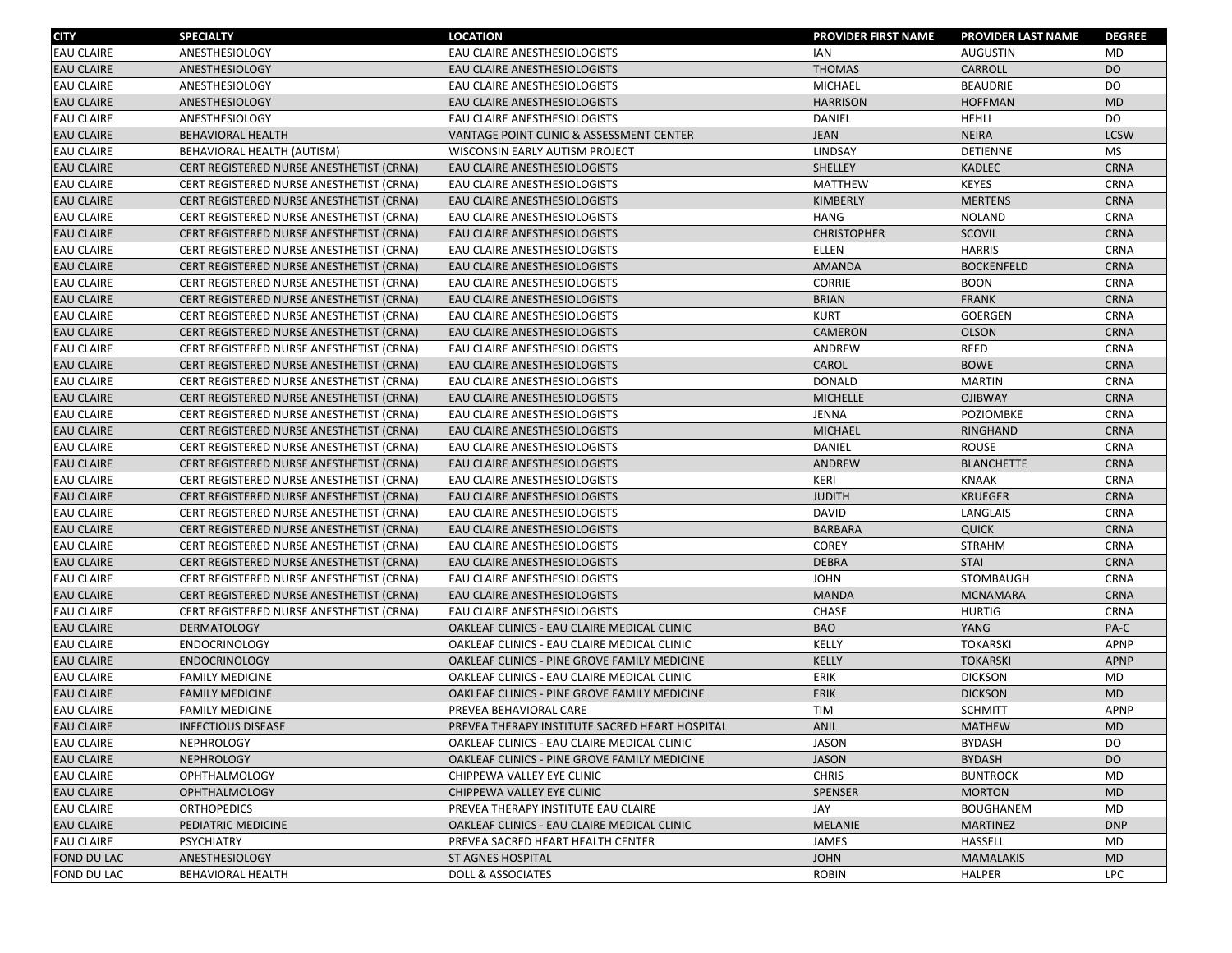| <b>CITY</b>        | <b>SPECIALTY</b>                         | <b>LOCATION</b>                              | <b>PROVIDER FIRST NAME</b> | <b>PROVIDER LAST NAME</b> | <b>DEGREE</b> |
|--------------------|------------------------------------------|----------------------------------------------|----------------------------|---------------------------|---------------|
| <b>FOND DU LAC</b> | <b>EMERGENCY MEDICINE</b>                | <b>ST AGNES HOSPITAL</b>                     | <b>ANN</b>                 | CAPPELLARI                | <b>MD</b>     |
| FOND DU LAC        | <b>EMERGENCY MEDICINE</b>                | <b>ST AGNES HOSPITAL</b>                     | <b>JAPPAN</b>              | <b>BHATT</b>              | DO            |
| FOND DU LAC        | <b>FAMILY MEDICINE</b>                   | AGNESIAN CONVENIENT CARE CLINIC              | <b>JESSICA</b>             | SULLIVAN                  | <b>APNP</b>   |
| FOND DU LAC        | <b>FAMILY MEDICINE</b>                   | FOND DU LAC REGIONAL CLINIC                  | PAUL                       | <b>CHAMBERS</b>           | <b>MD</b>     |
| <b>FOND DU LAC</b> | <b>GENERAL SURGERY</b>                   | FOND DU LAC REGIONAL CLINIC                  | <b>MELISSA</b>             | <b>BERGGREN</b>           | PA            |
| FOND DU LAC        | <b>NEPHROLOGY</b>                        | FOND DU LAC REGIONAL CLINIC - NEPHROLOGY     | <b>BRET</b>                | <b>PASIUK</b>             | <b>MD</b>     |
| FOND DU LAC        | <b>NEPHROLOGY</b>                        | FOND DU LAC REGIONAL CLINIC - NEPHROLOGY     | SAMEER                     | <b>GUPTA</b>              | <b>MD</b>     |
| <b>FOND DU LAC</b> | <b>ONCOLOGY</b>                          | FOND DU LAC REGIONAL CLINIC                  | LORI                       | WENDT                     | APNP          |
| FOND DU LAC        | <b>ORTHOPEDICS</b>                       | FOND DU LAC REGIONAL CLINIC - HEALTH PLAZA A | <b>ALAN</b>                | <b>ROETKER</b>            | <b>MD</b>     |
| <b>FOND DU LAC</b> | <b>PODIATRY</b>                          | AGNESIAN FOOT CLINIC - FOND DU LAC           | ALYSSA                     | STEPHENSON                | <b>DPM</b>    |
| FOND DU LAC        | <b>PSYCHOLOGY</b>                        | <b>BEHAVIORAL HEALTH SERVICES</b>            | <b>JENNIFER</b>            | <b>SPECHT</b>             | PHD           |
| <b>FOND DU LAC</b> | <b>PSYCHOLOGY</b>                        | BEHAVIORAL HEALTH SERVICES                   | ABIGAIL                    | <b>RUH</b>                | <b>PSYD</b>   |
| FOND DU LAC        | <b>PSYCHOLOGY</b>                        | ST AGNES HOSPITAL                            | <b>ABIGAIL</b>             | <b>RUH</b>                | <b>PSYD</b>   |
| <b>FOND DU LAC</b> | <b>SLEEP MEDICINE</b>                    | <b>ST AGNES HOSPITAL</b>                     | <b>JESSICA</b>             | HABECK                    | APNP          |
| <b>GREEN BAY</b>   | ANESTHESIOLOGY                           | ADVANCED PAIN MANAGEMENT                     | <b>ANDRZEJ</b>             | STASZKIEWICZ              | <b>MD</b>     |
| <b>GREEN BAY</b>   | <b>CARDIOLOGY</b>                        | PREVEA ALLOUEZ HEALTH CENTER                 | PAUL                       | <b>PIENKOS</b>            | <b>MD</b>     |
| <b>GREEN BAY</b>   | CERT REGISTERED NURSE ANESTHETIST (CRNA) | ADVANCED PAIN MANAGEMENT                     | <b>VIRGINIA</b>            | <b>KASHEVAROF</b>         | <b>CRNA</b>   |
| <b>GREEN BAY</b>   | <b>DERMATOLOGY</b>                       | APM GREEN BAY CLINIC                         | <b>JASON</b>               | <b>DAVIS</b>              | PA-C          |
| <b>GREEN BAY</b>   | <b>DERMATOLOGY</b>                       | <b>FOREFRONT DERMATOLOGY</b>                 | <b>KURT</b>                | <b>HOLST</b>              | PA-C          |
| <b>GREEN BAY</b>   | <b>DERMATOLOGY</b>                       | FOREFRONT DERMATOLOGY                        | PETER                      | <b>KATZ</b>               | <b>MD</b>     |
| <b>GREEN BAY</b>   | <b>DERMATOLOGY</b>                       | <b>FOREFRONT DERMATOLOGY</b>                 | <b>JONATHAN</b>            | <b>HAYWARD</b>            | PA-C          |
| <b>GREEN BAY</b>   | <b>DERMATOLOGY</b>                       | NEW DERMATOLOGY GROUP                        | COLLEEN                    | <b>VAN EGEREN</b>         | PA-C          |
| <b>GREEN BAY</b>   | <b>INTERNAL MEDICINE</b>                 | PREVEA HOWARD HEALTH CENTER                  | <b>CHRISTOPHER</b>         | MILDENBERG                | <b>MD</b>     |
| <b>GREEN BAY</b>   | <b>INTERNAL MEDICINE</b>                 | PREVEA ST MARY'S HEALTH CENTER               | <b>FRED</b>                | WALBRUN                   | <b>MD</b>     |
| <b>GREEN BAY</b>   | <b>INTERNAL MEDICINE</b>                 | PREVEA ST MARY'S HEALTH CENTER               | <b>KEVIN</b>               | SANDMIRE                  | <b>MD</b>     |
| <b>GREEN BAY</b>   | <b>NEUROLOGY</b>                         | APM GREEN BAY CLINIC                         | SHEILA                     | <b>TEDDY</b>              | PA-C          |
| <b>GREEN BAY</b>   | OBSTETRICS/GYNECOLOGY                    | <b>HSHS ST GIANNA CLINIC</b>                 | <b>MADELEINE</b>           | <b>GUEVARA</b>            | DO            |
| <b>GREEN BAY</b>   | OBSTETRICS/GYNECOLOGY                    | PREVEA SHAWANO AVENUE HEALTH CENTER          | MADELEINE                  | <b>GUEVARA</b>            | DO            |
| <b>GREEN BAY</b>   | <b>ORTHOPEDICS</b>                       | PREVEA ALLOUEZ HEALTH CENTER                 | <b>NICOLE</b>              | ZAPPA                     | DO            |
| <b>GREEN BAY</b>   | PAIN MANAGEMENT                          | ADVANCED PAIN MANAGEMENT                     | <b>RITA</b>                | CHRISTENSEN               | APNP          |
| <b>GREEN BAY</b>   | PAIN MANAGEMENT                          | ADVANCED PAIN MANAGEMENT                     | <b>KAREN</b>               | <b>BURR</b>               | <b>APNP</b>   |
| <b>GREEN BAY</b>   | PAIN MANAGEMENT                          | ADVANCED PAIN MANAGEMENT                     | CONSTANCE                  | CAYER-WIRTZ               | APNP          |
| <b>GREEN BAY</b>   | PAIN MANAGEMENT                          | ADVANCED PAIN MANAGEMENT                     | <b>MARCO</b>               | <b>ARAUJO</b>             | <b>MD</b>     |
| <b>GREEN BAY</b>   | PAIN MANAGEMENT                          | APM GREEN BAY CLINIC                         | <b>RESCHA</b>              | <b>DODD</b>               | APNP          |
| <b>GREEN BAY</b>   | PAIN MANAGEMENT                          | APM GREEN BAY CLINIC                         | <b>MICHAEL</b>             | <b>KOLCZYNSKI</b>         | <b>MD</b>     |
| <b>GREEN BAY</b>   | PHYSICAL MEDICINE AND REHABILITATION     | PREVEA BEHAVIORAL CARE CENTER                | PAULA                      | <b>MANLEY</b>             | <b>MS</b>     |
| <b>GREEN BAY</b>   | PHYSICAL MEDICINE AND REHABILITATION     | PREVEA ST MARY'S HEALTH CENTER               | <b>ROSE</b>                | <b>TURBA</b>              | <b>MD</b>     |
| <b>GREEN BAY</b>   | PHYSICAL MEDICINE AND REHABILITATION     | PREVEA ST MARY'S HEALTH CENTER               | <b>WILLIAM</b>             | <b>VAN DORP</b>           | <b>MD</b>     |
| <b>GREEN BAY</b>   | PHYSICAL MEDICINE AND REHABILITATION     | PREVEA ST MARY'S HEALTH CENTER               | ANTERPREET                 | <b>SINGH</b>              | <b>MD</b>     |
| <b>GREEN BAY</b>   | <b>RADIATION ONCOLOGY</b>                | HSHS ST MARY'S HOSPITAL MEDICAL CENTER       | LYNNE                      | <b>STEENO</b>             | APNP          |
| <b>GREEN BAY</b>   | <b>RADIATION ONCOLOGY</b>                | PREVEA ST MARY'S HEALTH CENTER               | <b>LYNNE</b>               | <b>STEENO</b>             | <b>APNP</b>   |
| <b>GREEN BAY</b>   | RADIATION ONCOLOGY                       | ST VINCENT HOSPITAL HEALTH CENTER            | LYNNE                      | STEENO                    | APNP          |
| <b>GREEN BAY</b>   | RADIOLOGY                                | PREVEA ALLOUEZ HEALTH CENTER                 | <b>RAPHAEL</b>             | SACHO                     | <b>MD</b>     |
| <b>GREEN BAY</b>   | <b>RADIOLOGY</b>                         | ST VINCENT HOSPITAL HEALTH CENTER            | RAPHAEL                    | SACHO                     | <b>MD</b>     |
| <b>GREEN BAY</b>   | SURGICAL CRITICAL CARE                   | ST VINCENT HOSPITAL HEALTH CENTER            | <b>JEANNE</b>              | <b>MEIER</b>              | <b>APNP</b>   |
| <b>MANITOWOC</b>   | <b>DERMATOLOGY</b>                       | FOREFRONT DERMATOLOGY                        | <b>JONATHAN</b>            | <b>HAYWARD</b>            | PA-C          |
| <b>MANITOWOC</b>   | <b>EMERGENCY MEDICINE</b>                | HOLY FAMILY MEMORIAL MEDICAL CENTER          | <b>JENNIFER</b>            | <b>FINCH</b>              | DO            |
| <b>MANITOWOC</b>   | <b>ORTHOPEDICS</b>                       | HFM FAMILY MEDICINE                          | KIRK                       | <b>DIMITRIS</b>           | MD            |
| <b>MANITOWOC</b>   | <b>ORTHOPEDICS</b>                       | HFM LAKESHORE ORTHOPAEDICS                   | <b>KIRK</b>                | <b>DIMITRIS</b>           | <b>MD</b>     |
| <b>MANITOWOC</b>   | <b>ORTHOPEDICS</b>                       | PREVEA MANITOWOC HEALTH CENTER               | <b>THOMAS</b>              | SYLVESTER                 | MD            |
| <b>MARINETTE</b>   | <b>ONCOLOGY</b>                          | PREVEA MARINETTE HEALTH CENTER               | <b>KAMAL KANT SINGH</b>    | ABBI                      | <b>MD</b>     |
|                    |                                          |                                              |                            |                           |               |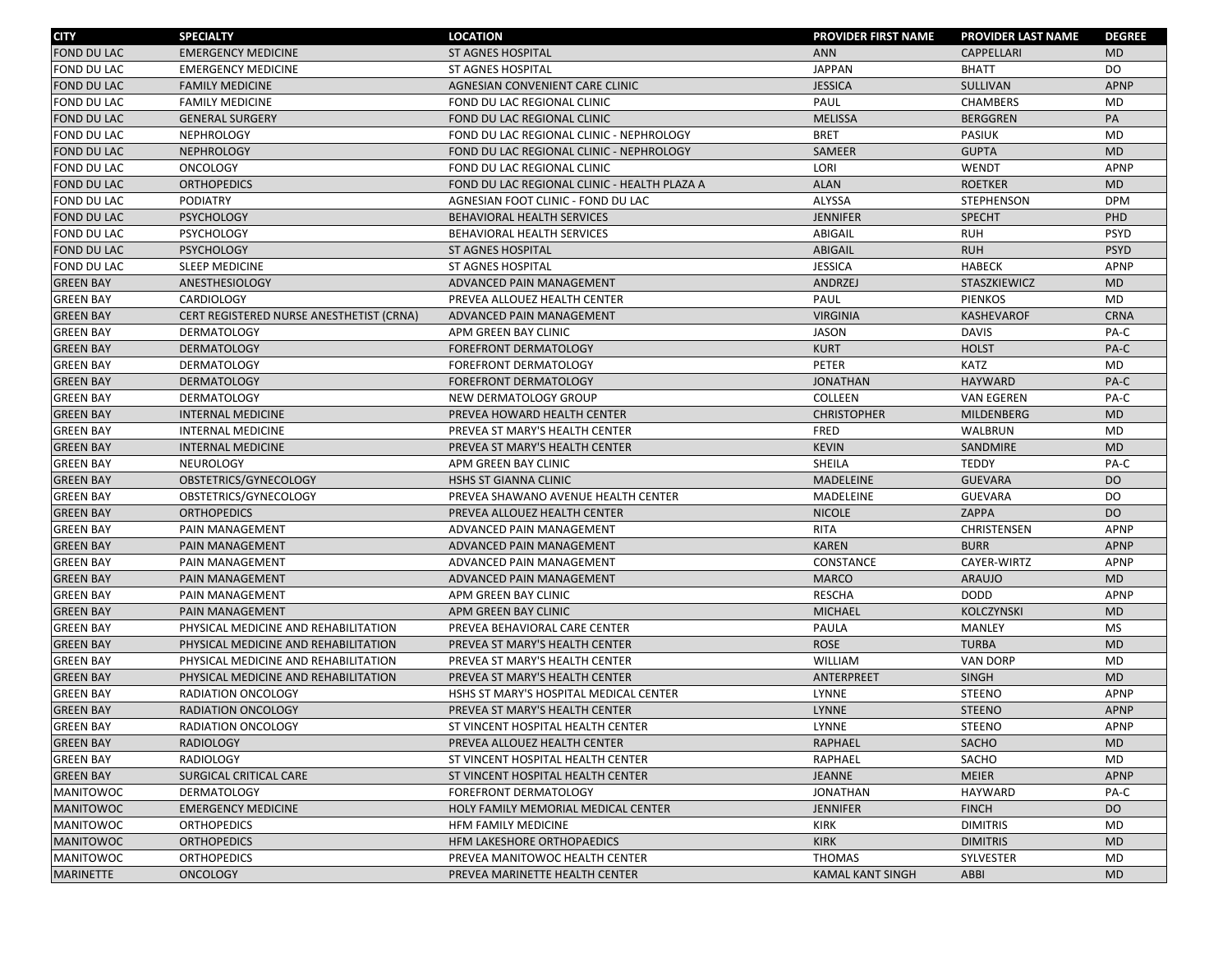| <b>CITY</b>         | <b>SPECIALTY</b>                         | <b>LOCATION</b>                                    | <b>PROVIDER FIRST NAME</b> | <b>PROVIDER LAST NAME</b> | <b>DEGREE</b>  |
|---------------------|------------------------------------------|----------------------------------------------------|----------------------------|---------------------------|----------------|
| MAYVILLE            | <b>FAMILY MEDICINE</b>                   | FOND DU LAC REGIONAL CLINIC - MAYVILLE             | <b>PAUL</b>                | <b>CHAMBERS</b>           | <b>MD</b>      |
| <b>MEQUON</b>       | BEHAVIORAL HEALTH (AUTISM)               | CARAVEL AUTISM HEALTH                              | LINDSAY                    | <b>DETIENNE</b>           | <b>MS</b>      |
| <b>MILWAUKEE</b>    | BEHAVIORAL HEALTH (AUTISM)               | CARAVEL AUTISM HEALTH                              | LINDSAY                    | DETIENNE                  | <b>MS</b>      |
| <b>MILWAUKEE</b>    | <b>PSYCHOLOGY</b>                        | NEW FRONTIERS PSYCHIATRIC                          | <b>ABIGAIL</b>             | <b>RUH</b>                | <b>PSYD</b>    |
| <b>MONDOVI</b>      | <b>FAMILY MEDICINE</b>                   | PREVEA MONDOVI HEALTH CENTER                       | ANGELA                     | LABELLE                   | <b>APNP</b>    |
| <b>MONROE</b>       | ANESTHESIOLOGY                           | MONROE CLINIC HOSPITAL                             | <b>JONATHAN</b>            | <b>LOWREY</b>             | <b>MD</b>      |
| NORTH FOND DU LAC   | <b>FAMILY MEDICINE</b>                   | FOND DU LAC REGIONAL CLINIC - NORTH FOND DU LAC    | KANDIPATI                  | SREENIVASARAO             | DO             |
| <b>OCONTO FALLS</b> | <b>DERMATOLOGY</b>                       | APM GREEN BAY CLINIC                               | <b>JASON</b>               | <b>DAVIS</b>              | PA-C           |
| <b>OCONTO FALLS</b> | <b>EMERGENCY MEDICINE</b>                | ST CLARE MEMORIAL HOSPITAL                         | <b>DAVID</b>               | <b>BARDSLEY</b>           | MD             |
| <b>OCONTO FALLS</b> | <b>GENERAL SURGERY</b>                   | HSHS ST CLARE MEMORIAL HOSP OCONTO FALLS HLTH CNTR | <b>SCOTT</b>               | <b>RUGGLES</b>            | <b>MD</b>      |
| <b>OCONTO FALLS</b> | <b>ONCOLOGY</b>                          | PREVEA HEALTH CENTER                               | <b>KAMAL KANT SINGH</b>    | ABBI                      | <b>MD</b>      |
| <b>OCONTO FALLS</b> | PAIN MANAGEMENT                          | ADVANCED PAIN MANAGEMENT                           | <b>KAREN</b>               | <b>BURR</b>               | APNP           |
| <b>OCONTO FALLS</b> | PAIN MANAGEMENT                          | ADVANCED PAIN MANAGEMENT                           | <b>KOSTANDINOS</b>         | <b>TSOULFAS</b>           | MD             |
| <b>RICE LAKE</b>    | <b>FAMILY MEDICINE</b>                   | PREVEA RICE LAKE HEALTH CENTER                     | <b>TIM</b>                 | <b>SCHMITT</b>            | <b>APNP</b>    |
| RICE LAKE           | <b>NEPHROLOGY</b>                        | EAU CLAIRE MEDICAL CLINIC - RICE LAKE              | <b>JASON</b>               | <b>BYDASH</b>             | DO             |
| <b>RIPON</b>        | <b>FAMILY MEDICINE</b>                   | RIPON MEDICAL CENTER PRIMARY CARE SERVICES         | <b>EWA</b>                 | PASZKIEWICZ               | <b>MD</b>      |
| <b>RIPON</b>        | <b>GENERAL SURGERY</b>                   | RIPON MEDICAL CENTER PRIMARY CARE SERVICES         | <b>KARL</b>                | <b>BERTRAM</b>            | <b>MD</b>      |
| <b>RIPON</b>        | <b>NEPHROLOGY</b>                        | FOND DU LAC REGIONAL CLINIC - RIPON NEPHROLOGY     | <b>BRET</b>                | <b>PASIUK</b>             | <b>MD</b>      |
| <b>RIPON</b>        | <b>NEPHROLOGY</b>                        | FOND DU LAC REGIONAL CLINIC - RIPON NEPHROLOGY     | SAMEER                     | <b>GUPTA</b>              | <b>MD</b>      |
| <b>RIPON</b>        | OBSTETRICS/GYNECOLOGY                    | RIPON MEDICAL CENTER PRIMARY CARE SERVICES         | <b>SCOTT</b>               | <b>HANSFIELD</b>          | <b>MD</b>      |
| <b>RIPON</b>        | <b>ONCOLOGY</b>                          | FOND DU LAC REGIONAL CLINIC - RIPON                | LORI                       | WENDT                     | APNP           |
| <b>RIPON</b>        | <b>ONCOLOGY</b>                          | <b>RIPON MEDICAL CENTER</b>                        | LORI                       | <b>WENDT</b>              | APNP           |
| <b>RIPON</b>        | <b>PODIATRY</b>                          | AGNESIAN FOOT CLINIC - RIPON                       | ALYSSA                     | <b>STEPHENSON</b>         | <b>DPM</b>     |
| <b>RIPON</b>        | <b>PODIATRY</b>                          | <b>RIPON MEDICAL CENTER</b>                        | <b>ALYSSA</b>              | <b>STEPHENSON</b>         | <b>DPM</b>     |
| SHEBOYGAN           | CARDIOLOGY                               | PREVEA SHEBOYGAN HEALTH CENTER                     | PAUL                       | <b>PIENKOS</b>            | <b>MD</b>      |
| SHEBOYGAN           | CERT REGISTERED NURSE ANESTHETIST (CRNA) | ADVANCED PAIN MANAGEMENT                           | <b>KAREN</b>               | <b>HUNNICUTT</b>          | <b>CRNA</b>    |
| SHEBOYGAN           | CERT REGISTERED NURSE ANESTHETIST (CRNA) | ADVANCED PAIN MANAGEMENT                           | <b>VIRGINIA</b>            | <b>KASHEVAROF</b>         | <b>CRNA</b>    |
| SHEBOYGAN           | <b>DERMATOLOGY</b>                       | <b>FOREFRONT DERMATOLOGY</b>                       | <b>JERRY</b>               | <b>MILLER</b>             | <b>MD</b>      |
| SHEBOYGAN           | <b>ORTHOPEDICS</b>                       | LAKESHORE ORTHOPAEDICS                             | <b>KIRK</b>                | <b>DIMITRIS</b>           | <b>MD</b>      |
| SHEBOYGAN           | <b>ORTHOPEDICS</b>                       | PREVEA SHEBOYGAN MEDICAL OFFICE BLDG               | <b>THOMAS</b>              | SYLVESTER                 | <b>MD</b>      |
| SHEBOYGAN           | <b>ORTHOPEDICS</b>                       | PREVEA SHEBOYGAN MEDICAL OFFICE BLDG               | <b>KEVIN</b>               | GASSNER                   | MD             |
| SHEBOYGAN           | <b>ORTHOPEDICS</b>                       | PREVEA SHEBOYGAN ORTHOPEDICS                       | <b>THOMAS</b>              | <b>SYLVESTER</b>          | <b>MD</b>      |
| SHEBOYGAN           | <b>ORTHOPEDICS</b>                       | PREVEA SHEBOYGAN ORTHOPEDICS                       | <b>KEVIN</b>               | GASSNER                   | <b>MD</b>      |
| SHEBOYGAN           | PAIN MANAGEMENT                          | ADVANCED PAIN MANAGEMENT                           | <b>MARY</b>                | <b>DELI</b>               | <b>APNP</b>    |
| SHEBOYGAN           | PAIN MANAGEMENT                          | ADVANCED PAIN MANAGEMENT                           | JEREMY                     | <b>SCARLETT</b>           | <b>MD</b>      |
| SHEBOYGAN           | PAIN MANAGEMENT                          | ADVANCED PAIN MANAGEMENT                           | <b>ATIT</b>                | <b>SHAH</b>               | <b>MD</b>      |
| SHEBOYGAN           | PAIN MANAGEMENT                          | ADVANCED PAIN MANAGEMENT                           | MEGAN                      | <b>SCHAEFER</b>           | PA-C           |
| <b>SISTER BAY</b>   | SPEECH PATHOLOGY                         | DOOR COUNTY MEDICAL CENTER REHAB                   | <b>JORDAN</b>              | <b>BLASIER</b>            | <b>SLP</b>     |
| <b>STURGEON BAY</b> | <b>CARDIOLOGY</b>                        | PREVEA AT DOOR COUNTY HEALTH CENTER                | PAUL                       | <b>PIENKOS</b>            | <b>MD</b>      |
| <b>STURGEON BAY</b> | <b>ONCOLOGY</b>                          | ST VINCENT HOSPITAL REGIONAL CANCER CENTER         | <b>KAMAL KANT SINGH</b>    | ABBI                      | <b>MD</b>      |
| <b>STURGEON BAY</b> | PHYSICAL THERAPY                         | DOOR COUNTY MEDICAL CENTER REHAB                   | <b>DAWN</b>                | LEWEN                     | PTA            |
| <b>STURGEON BAY</b> | RADIATION ONCOLOGY                       | ST VINCENT HOSPITAL CLINICS                        | LYNNE                      | STEENO                    | APNP           |
| <b>STURGEON BAY</b> | <b>RADIATION ONCOLOGY</b>                | ST VINCENT HOSPITAL REGIONAL CANCER CENTER         | LYNNE                      | STEENO                    | APNP           |
| <b>WAUKESHA</b>     | <b>NEPHROLOGY</b>                        | NEPHROLOGY ASSOCIATES                              | PANKAJ                     | <b>DHINGRA</b>            | M <sub>D</sub> |
| <b>WAUPUN</b>       | <b>BEHAVIORAL HEALTH</b>                 | WAUPUN MEMORIAL HOSP- OUTPATIENT BEHAVIORAL HEALTH | <b>ROBIN</b>               | <b>HALPER</b>             | <b>LPC</b>     |
| <b>WAUPUN</b>       | CERT REGISTERED NURSE ANESTHETIST (CRNA) | WAUPUN MEMORIAL HOSPITAL                           | <b>CHRISTINE</b>           | <b>NERVI</b>              | <b>CRNA</b>    |
| <b>WAUPUN</b>       | CERT REGISTERED NURSE ANESTHETIST (CRNA) | WAUPUN MEMORIAL HOSPITAL                           | <b>KRISTIN</b>             | KOCH                      | <b>CRNA</b>    |
| <b>WAUPUN</b>       | <b>FAMILY MEDICINE</b>                   | FOND DU LAC REGIONAL CLINIC - WAUPUN               | <b>ROBERT</b>              | <b>NEWTON</b>             | DO             |
| <b>WAUPUN</b>       | <b>FAMILY MEDICINE</b>                   | FOND DU LAC REGIONAL CLINIC - WAUPUN               | RICHARD                    | PARISH                    | PA             |
| <b>WAUPUN</b>       | <b>FAMILY MEDICINE</b>                   | FOND DU LAC REGIONAL CLINIC - WAUPUN               | <b>RICHARD</b>             | <b>MCMAHON</b>            | <b>DO</b>      |
| <b>WAUPUN</b>       | <b>FAMILY MEDICINE</b>                   | WAUPUN MEMORIAL HOSPITAL                           | JESSICA                    | SULLIVAN                  | APNP           |
|                     |                                          |                                                    |                            |                           |                |